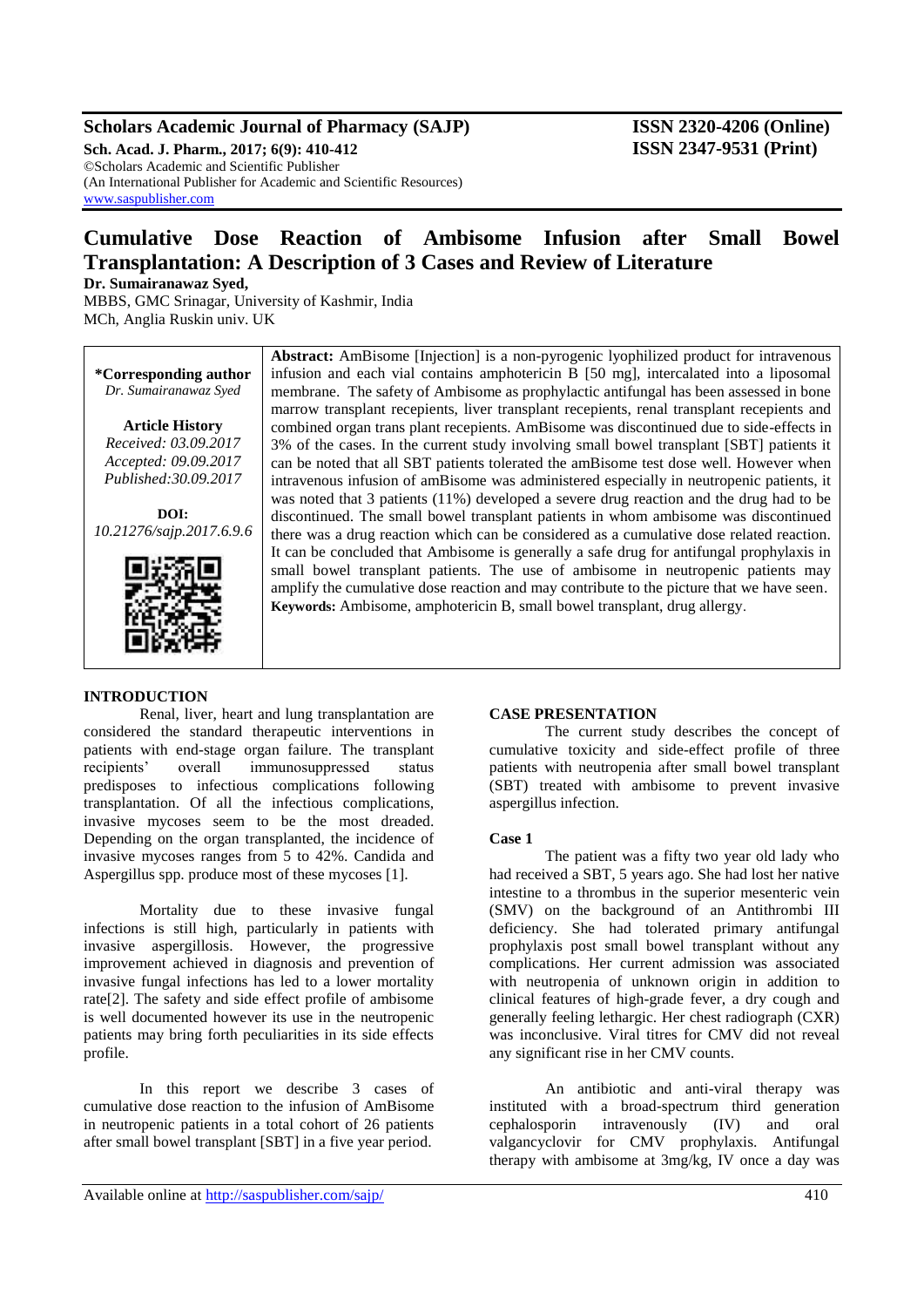started. The amBisome infusion was started half an hour after the test dose. Fifteen minutes after starting the intravenous infusion the patient developed lower backache that the patient described as "a knife stabbing from the lower back through to the front". The stabbing pain worsened in intensity as the infusion continued and soon became intolerable. The patient's AmBisome infusion had to be stopped and her symptoms subsided over the next few minutes.

The patients drug history at this time including medication received over the past one month included low-dose azathioprine, cotrimoxazole, prednisolone, fentanyl , aranesp, belatacept, sodium bicarbonate, warfarin, calcichew and loperamide

### **Case 2**

The patient was a thirty eight year old man who had a small bowel and abdominal wall transplant 8 weeks back. He had received AmBisome intravenous infusions as primary antifungal prophylaxis post small bowel transplant in the immediate post operative period for nearly six weeks without any adverse reaction to the drug. He was readmitted two weeks post discharge as he was pyrexic and neutropenic. He tolerated the test dose of AmBisome without any complications. Ten minutes after the intravenous AmBisome infusion was started he developed lower back-ache that worsened in intensity as the infusion continued and the patient found it impossible to move due to excruciating pain in his lower back. The infusion was stopped. He could feel immediate improvement in his symptoms although complete relief was obtained over next few minutes. The patients drug history including medication received over the past one month included tacrolimus, prednisolone, omeprazole, paracetemol, fentanyl, quinine, loperamide, valgancyclovir, cotrimoxazole, metronidazole, aspirin, dalteparin, sodium bicarbonate

## **Case 3**

The patient was a thirty four year old man who had small bowel and abdominal wall transplant twentyone months ago. He had developed fever, abdominal pain, nausea and neutropenia on several occassions over the past one and a half years that required numerous hospital admissions. He had received AmBisome intravenous infusions without any complications six times during these admissions. His current admission also involved fever, abdominal pain, nausea and neutropenia. Following the test dose, intravenous infusion of AmBisome was started. The patient developed increasing stiffness and pain in his neck soon after the infusion was started. As the infusion continued he felt the pain and stiffness radiating from his neck towards his upper limbs and it became increasingly difficult for him to move his hands/fingers also. Within the next few minutes he developed blurring of vision and his ribs seemed stiff to him. He felt it was getting difficult to breathe as his chest wall also seemed to stiffen. The AmBisome infusion was stopped. Patient was also given 100 mg hydrocortisone IV. His symptoms settled immediately. The medication including the past one month that he was receiving included tacrolimus, fentanyl, omeprazole, paracetemol, amitryptyline, dalteparin, and domperidon

### **DISCUSSION**

AmBisome [Injection] is a non-pyrogenic lyophilized product for intravenous infusion and each vial contains amphotericin B [50 mg], intercalatedinto a liposomal membrane. Amphotericin B is a macrocyclic, polyene, antifungal antibiotic that is produced from a strain of *Streptomyces nodosus* [3]. Walsh et al reported that liposomal amphotericin B was associated with fewer breakthrough fungal infections than conventional amphotericin B [4]. The safety of Ambisome as prophylactic antifungal has been assessed in bone marrow transplant recepients, liver transplant recepients, renal transplant recepients and combined organ trans plant recepients. AmBisome was discontinued due to side-effects in 3% of the cases. Side-effects definitely attributed to AmBisome therapy included low potassium  $(n = 3)$ , low back pain  $(n = 3)$ , dyspnoea ( $n = 2$ ), allergic rash ( $n = 1$ ), nausea and vomiting  $(n = 1)$ , confusion  $(n = 1)$ , rise in alkaline phosphatase  $(n = 1)$  and cholecystitis  $(n = 1)$  with an overall incidence 7% [5].

In the current study it can be noted that the small bowel transplant patients (in whom ambisome was discontinued) there was a drug reaction which can be considered as a cumulative dose related reaction. In case one the lady developed the adverse reaction after the test dose. In case two the patient developed adverse reaction after having received ambisome for 6 weeks previously during which time there was no adverse reaction to the drug. In case 3 the patient developed the reaction to ambisome when it was administered in the seventh episode of neutropenia.

#### **CONCLUSION**

Ambisome is generally a safe drug for antifungal prophylaxis in small bowel transplant patients. The use of ambisome in neutropenic patients may amplify the cumulative dose reaction and may contribute to the picture that we have seen.

All SBT patients tolerated the amBisome test dose well. However when intravenous infusion of amBisome was administered especially in neutropenic patients, it was noted that 3 patients (11%) developed a severe drug reaction and the drug had to be discontinued. However at the same time the rest of the patients tolerated AmBisome intravenous infusions very well both as primary prophylaxis as well as emperical antifungal therapy during episodes of persistent fever and neutropenia.

### **REFERENCES**

1. Marik PE. Fungal infections in solid organ